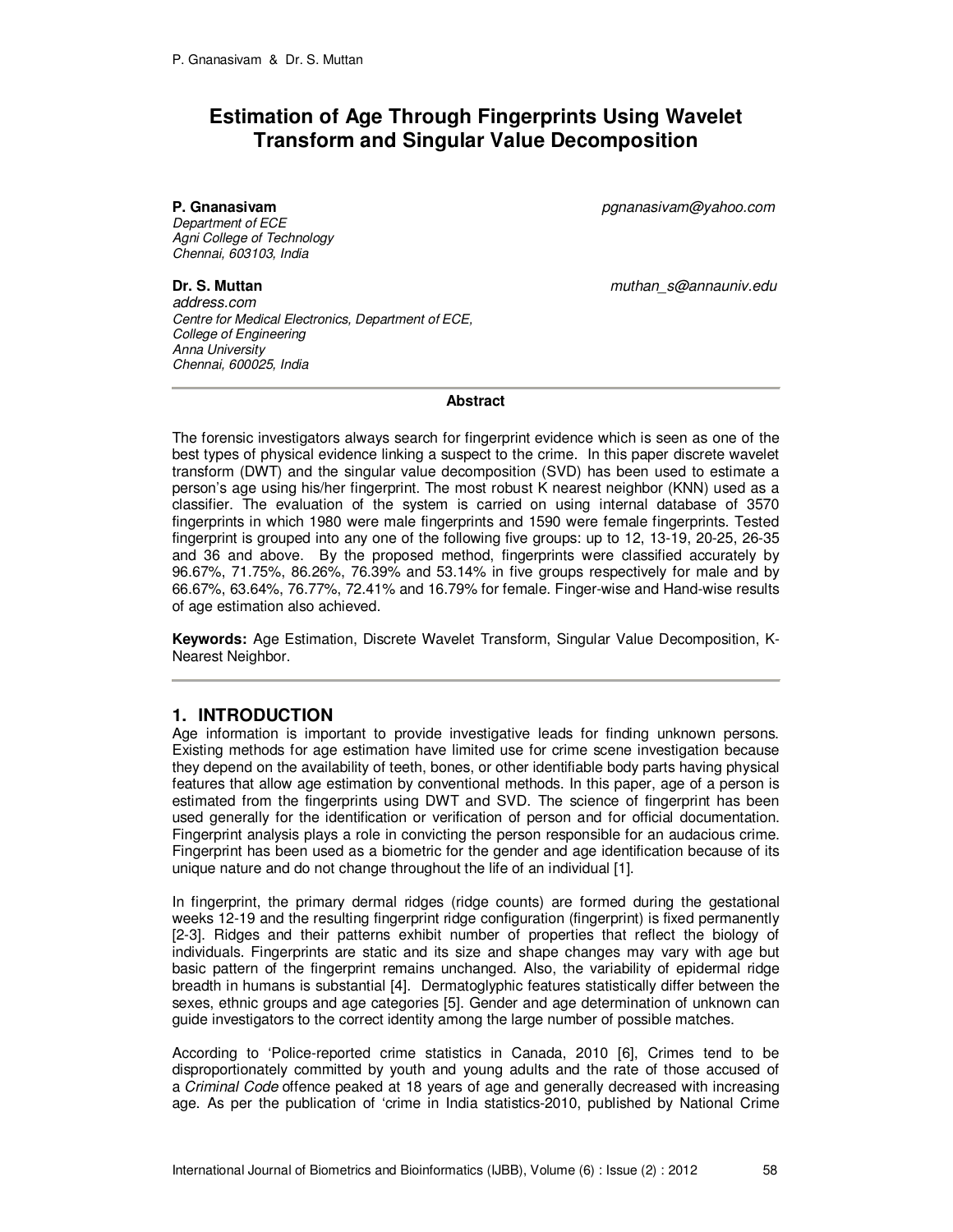Records Bureau [7], the crime rate is higher for the age range of 18 to 44 and decreases after 44. Thus the age estimated is categorized in to any one of the five groups: up to 12, 13-19, 20-25, 26-35 and 36 and above. The features of the fingerprints grouped are trained and classified using the KNN classifier. Figure 1 illustrates the process of DWT and SVD based age estimation method.



**FIGURE 1:** DWT and SVD based age estimation method

Only few works were concentrated in the age estimation using the fingerprint. In the view of protecting children from accessing online sites that are harmful to minors, John D Woodward, testified before a hearing of 'commission on online child protection' [8]. According to him, there are no age verification biometrics, no age determination biometrics and no age estimation biometrics. Based on the fingerprint ridge width the age and sex were determined [4]. Many Earlier works were related the fingerprint image quality and the age of a person [9- 11]. Other works in the way of age estimation used the speech recognition [12], face [13-15] etc. In this work, authors proposed a method of identifying range of the age using the discrete wavelet transform and the singular value decomposition

Wavelet transform is a popular tool in image processing and computer vision because of its complete theoretical framework, the great flexibility for choosing bases and the low computational complexity [16]. As wavelet features has been popularized by the research community for wide range of applications including fingerprint recognition, face recognition and gender identification using face, authors have confirmed the efficiency of the DWT approach for the gender identification using fingerprint.

The SVD approach is selected for the gender discrimination because of its good information packing characteristics and potential strengths in demonstrating results. The SVD method is considered as an information-oriented technique since it uses principal components analysis procedures (PCA), a form of factor analysis, to concentrate information before examining the primary analytic issues of interest [17]. K-nearest neighbours (KNN), gives very strong consistent results. It uses the database which was generated in the learning stage of the proposed system and it classifies genders of the fingerprints.

The outline of this paper is as follows: the fingerprint feature extraction using DWT and SVD is described in Section 2; we then proposed the age classification using fingerprint features in Section 3; the experimental results are presented in Section 4; Section 5 comes to the conclusion and future work.

# **2. FINGERPRINT FEATURE EXTRACTION**

Feature extraction is a fundamental pre-processing step for pattern recognition and machine learning problems. In the proposed method, the energy of all DWT sub-bands and non-zero singular values obtained from the SVD of fingerprint image are used as features for the estimation of age. In this section, DWT and SVD based fingerprint feature extractions are described.

#### **2.1 DWT Based Fingerprint Feature Extraction**

Wavelets have been used frequently in image processing and used for feature extraction, denoising, compression, face recognition, and image super-resolution. Two dimensional DWT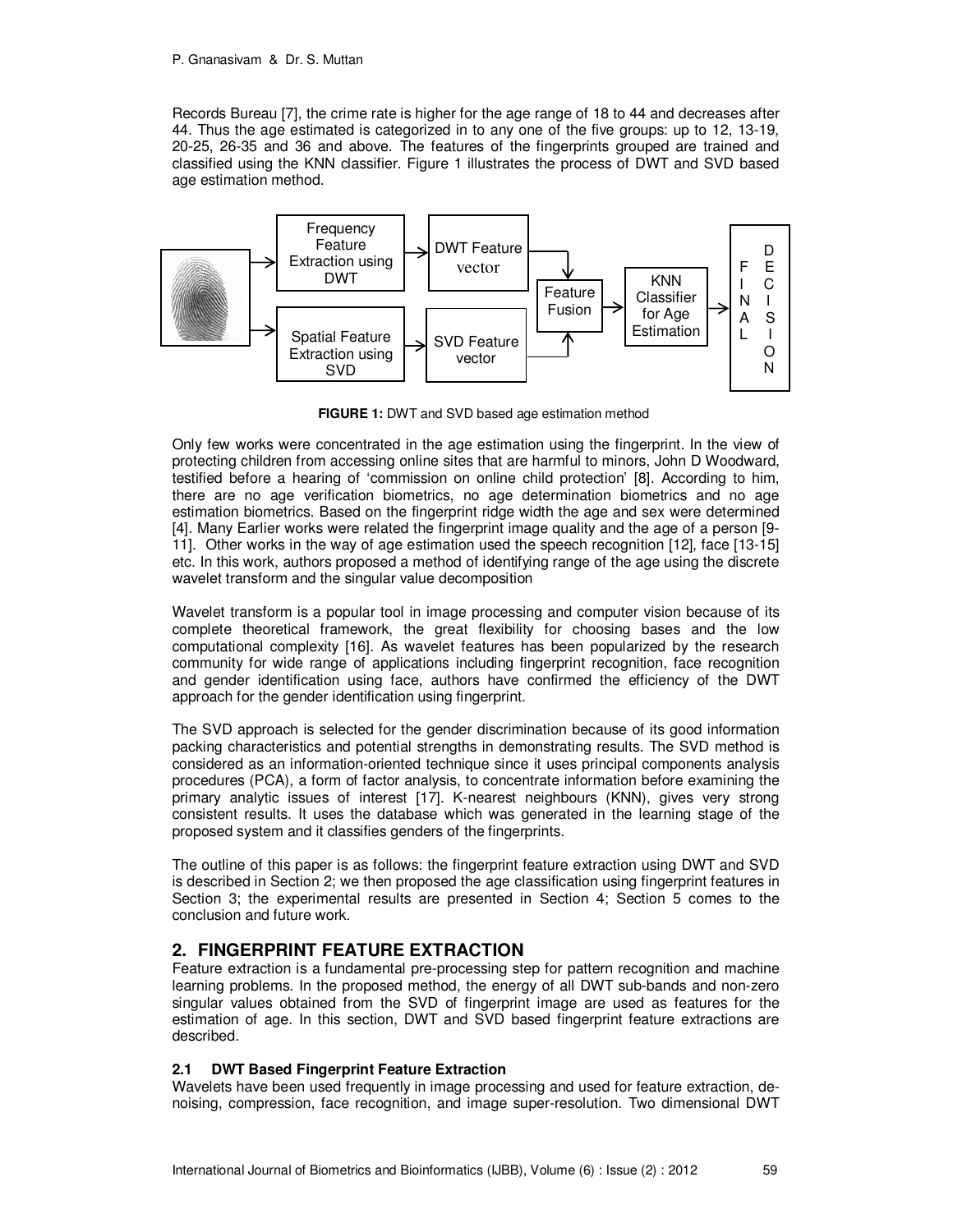decomposes an image into sub-bands that are localized in frequency and orientation. The decomposition of images into different frequency ranges permits the isolation of the frequency components introduced by "intrinsic deformations" or "extrinsic factors" into certain subbands. This process results in isolating small changes in an image mainly in high frequency sub-band images. Hence, discrete wavelet transform (DWT) is a suitable tool to be used for designing a classification system.

The 2-D wavelet decomposition of an image is results in four decomposed sub-band images referred to as low–low (LL), low–high (LH), high–low (HL), and high–high (HH). Each of these sub-bands represents different image properties. Typically, most of the energy in images is in the low frequencies and hence decomposition is generally repeated on the LL sub band only (dyadic decomposition). For k level DWT, there are  $(3^*k) + 1$  sub-bands available. The energy of all the sub-band coefficients is used as feature vectors individually which is called as sub-band energy vector (E). The energy of each sub-band is calculated by using the equation (1).

$$
E_K = \frac{1}{RC} \sum_{i=1}^{R} \sum_{j=1}^{C} |x_k(i, j)|
$$
 (1)

Where  $x_k$  (*l*, *j*) is the pixel value of  $k^{th}$  sub-band and R, C is width and height of the sub-band respectively.

Figure 2 shows the block diagram of the frequency feature extraction by using DWT. The input fingerprint image is first cropped and then decomposed by using the DWT. For level 1, number of subbands are 4 and 3 subbands are added for each next levels Thus the increase in levels of DWT increases the features.



**FIGURE 2:** DWT based fingerprint feature extraction

#### **2.2 SVD Based Fingerprint Feature Extraction**

The Singular Value Decomposition (SVD) is an algebraic technique for factoring any rectangular matrix into the product of three other matrices. Mathematically and historically, it is closely related to Principal Components Analysis (PCA). In addition it provides insight into the geometric interpretation of PCA. As noted previously, the SVD has long been considered fundamental to the understanding of PCA.

The SVD is the factorization of any  $(k \times p)$  matrix into three matrices, each of which has important properties. That is, any rectangular matrix A of k rows by p columns can be factored into U, S and V by using the equation (2).

$$
A = USV^T \tag{2}
$$

Where

$$
U = AA^T \tag{3}
$$

$$
V = A^T A \tag{4}
$$

And S is a (k x p) diagonal matrix with r non-zero singular values on the diagonal, where r is the rank of A. Each singular value is the square root of one of the Eigen values of both  $AA<sup>T</sup>$ and  $A<sup>T</sup>A$ . The singular values are ordered so that the largest singular values are at the top left and the smallest singular values are at the bottom right, i.e.,  $s_{1,1} \ge s_{2,2} \ge s_{3,3}$  etc. Among the three rectangular matrices, S is a diagonal matrix which contains the square root Eigen values from U or V in descending order. These values are stored in a vector called Eigen vector (V). As the internal database contains images of size 260x300 pixels, the feature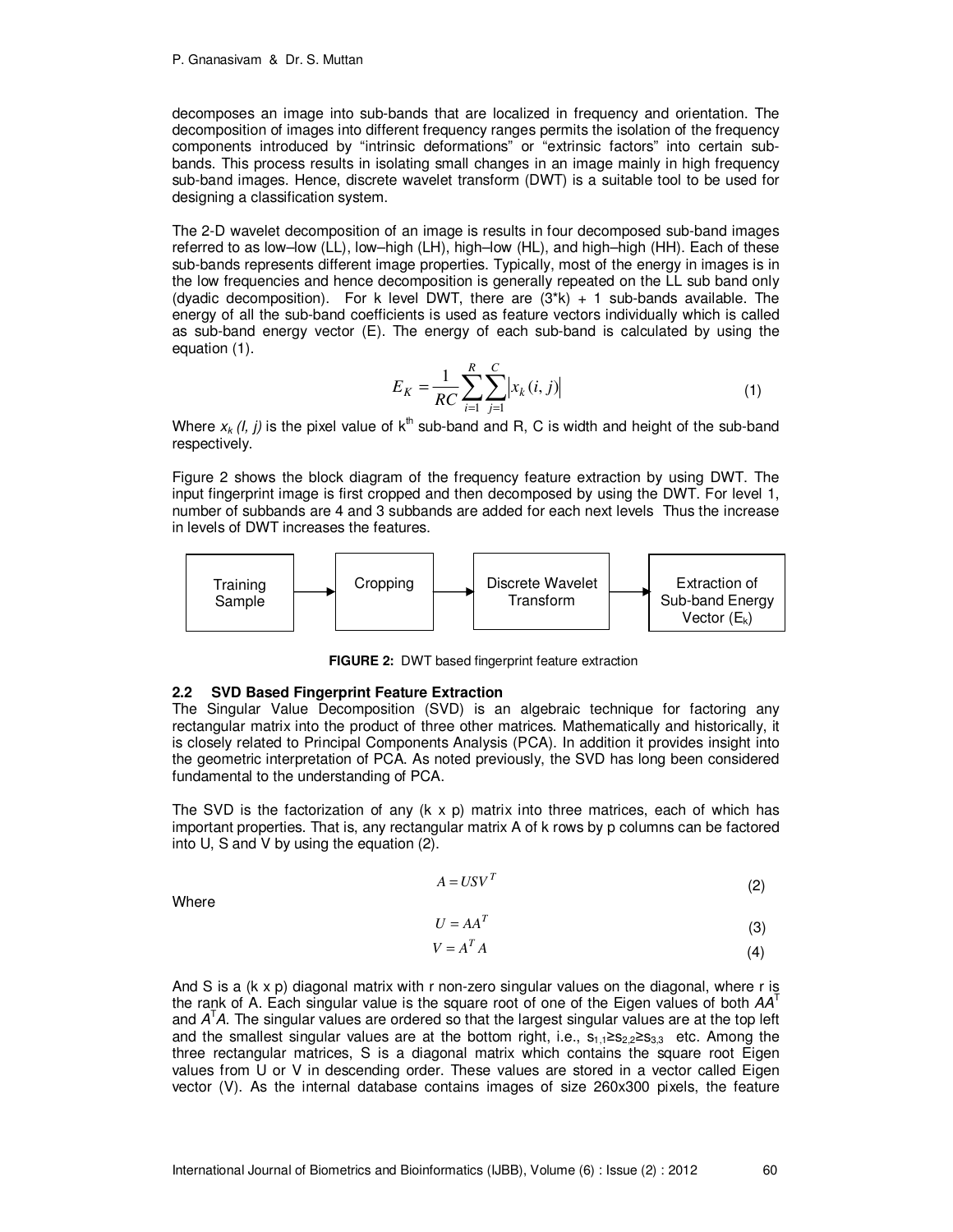vector of SVD is of the size 1x260. The spatial feature extraction by using SVD is shown in Fig 3.



**FIGURE 3:** SVD based fingerprint feature extraction

#### **3. FINGERPRINT AGE ESTIMATION**

The proposed system for age estimation is built based on the concatenation of fingerprint features obtained by using DWT and SVD. This section describes two different stages named as learning stage and classification stage and the KNN classifier used for the age classification.

#### **4.1. Learning Stage**

The feature vector V of size 1x260 obtained by SVD and the sub band energy vector E of size 1x19 obtained by DWT are fused to form the feature vector and used in the learning stage. The fusion of feature vector V and E is done by concatenation of features that are widely used for feature level fusion. The resulting feature vector is of the size 1x279 (1x260 +1x19).The learning stage is shown in Fig 4.



**FIGURE 4:** Learning stage of the proposed gender classification system

The learning algorithm is as follows:

#### **Learning Algorithm:**

[Input] all samples of fingerprint with known class (Gender) [Output] the feature vector of all samples as database

- 1) Decompose the fingerprint with 6 level decomposition of DWT.
	- 2) Calculate the sub-band energy vector (E) using (1).
- 3) Calculate the Eigen vector (V) using (2).
- 4) Fuse the vectors E and V to form the feature vector for the particular fingerprint.
- 5) Insert this feature vector and the known class into the database.
- 6) Repeat the above steps for all the samples.

#### **4.2. KNN Classifier**

In pattern recognition, the k-nearest neighbour algorithm (K-NN) is the generally used method for classifying objects based on closest training examples in the feature space. K-NN is a type of instance-based learning where the function is only approximated locally and all computation is deferred until classification. In K-NN, an object is classified by a majority vote of its neighbours, with the object being assigned to the class most common amongst its k nearest neighbours (k is a positive integer, typically small). If  $k = 1$ , then the object is simply assigned to the class of its nearest neighbour. The neighbours are taken from a set of objects for which the correct classification is known. This can be thought of as the training set for the algorithm, though no explicit training step is required.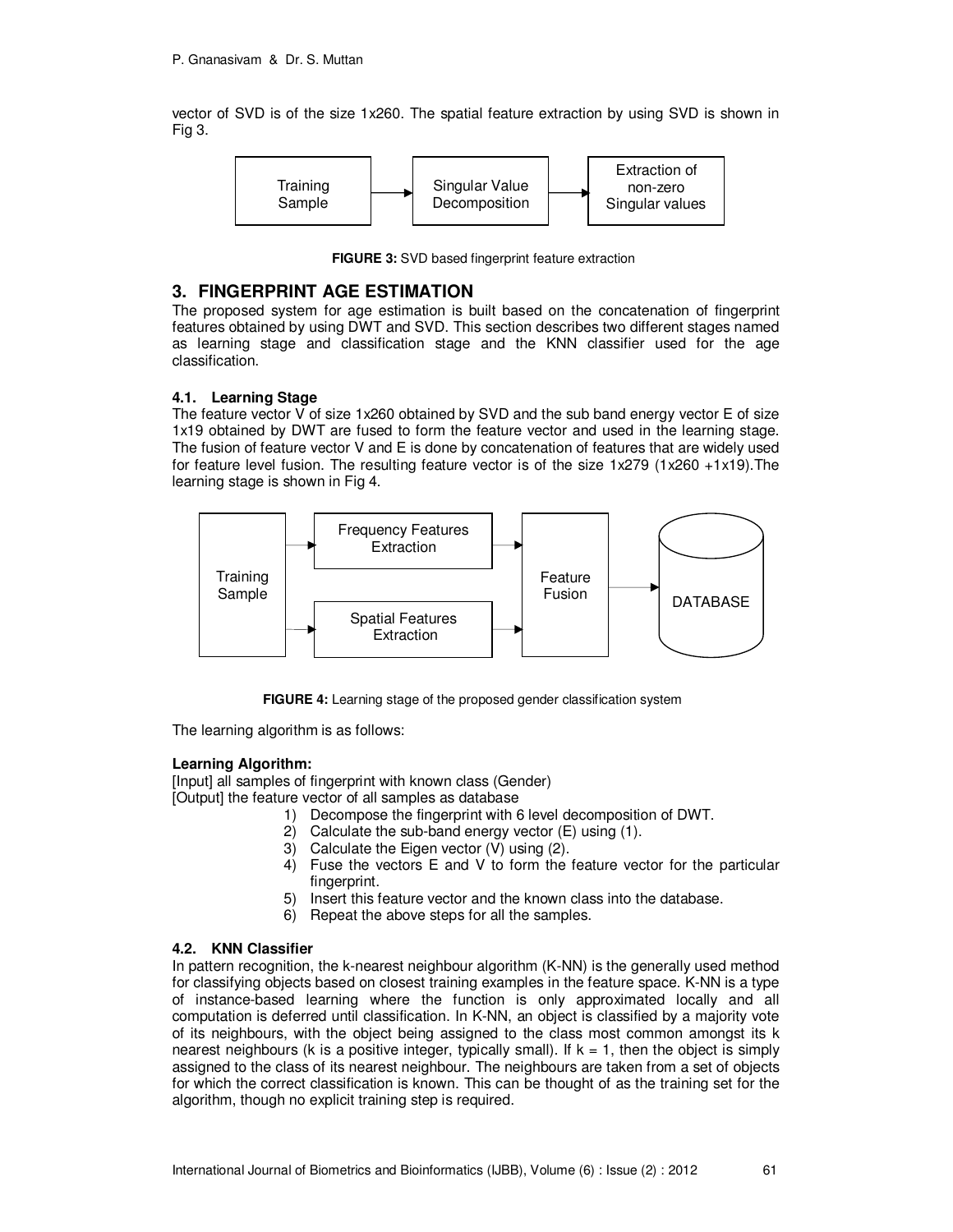#### **4.3. Classification Stage**

In the classification phase, the fused feature vector of the input fingerprint is compared with the feature vectors in the database by using the K-Nearest Neighbour classifier. The distance measure used in the classifier is 'Euclidean Distance'. The detailed classification algorithm is detailed below.

#### **Classification Algorithm**

[Input] unknown fingerprint and the feature database

[Output] the class of the fingerprint to which this unknown fingerprint is assigned

- 1) Decompose the given unknown fingerprint with 6 level decomposition of DWT.
- 2) Calculate the sub-band energy vector (E) using (2).
- 3) Calculate the Eigen vector (V) using (1).
- 4) Fuse the vectors E and V to form the feature vector for the given unknown fingerprint.
- 5) Apply KNN classifier and find the class of the unknown fingerprint by using the database generated in the learning phase.

# **4. EXPERIMENTAL RESULTS**

In this section, the performance of the proposed Age estimation algorithm is verified by using the internal database. The success rate (in percentage) of age classification using the combination of both DWT and SVD are summarized and discussed. DWT level 5, 6 and 7 were tried and from the results, DWT level 6 is identified as the optimum for the age estimation.

#### **4.1. Data Set**

The fingerprint images of internal database were collected by using Fingkey Hamster II scanner manufactured by Nitgen biometric solution [18], Korea. Every original image is of size 260x300 pixels with 256 grey levels and resolution of 500 dpi. The internal database includes all ten fingers of the subject scanned. The images are collected from males and females of different ages. From the internal database, irrespective of quality and age, all ten fingers of 3570 fingerprints in which 1980 were male fingerprints and 1590 were female fingerprints are used for testing and training. These 3570 fingerprint images are separated into two sets. For the learning stage 2/3 of total images are used. The remaining images are used in the classification stage. Table 1 shows the age and gender wise samples of the internal database. The crime rate recorded is high between the ages of 12 to 35. Below the age of 12 and above 36 the crime rate is few and thus large samples from 283 persons (156 male and 127 female) were used for testing the method. These samples are classified under the three groups as 13-19, 20-25 and 26-35. Each person's all fingers are scanned and frequency features were identified through DWT and spatial features were identified through SVD. Initially, KNN was applied for the feature set of DWT alone. Similarly, KNN was applied for the feature set of SVD alone and the fused feature set of DWT and SVD.

| <b>Age Group</b>     | Male | Female | Total |
|----------------------|------|--------|-------|
| Up to 12             | 70   | 60     | 130   |
| $13-19$              | 190  | 320    | 510   |
| $20 - 25$            | 1050 | 680    | 1730  |
| 26-35                | 320  | 270    | 590   |
| 36 and above         | 350  | 260    | 610   |
| <b>Total Samples</b> | 1980 | 1590   | 3570  |

| <b>TABLE 1:</b> Age and gender wise samples details |  |  |
|-----------------------------------------------------|--|--|
|-----------------------------------------------------|--|--|

All the fingers of a person are scanned to test the proposed algorithm. The proposed method is tested with all five fingers of the left and right hand. Thus to have the reference of the fingers, the scanned fingers were numbered as follows. Little finger to thumb fingers of left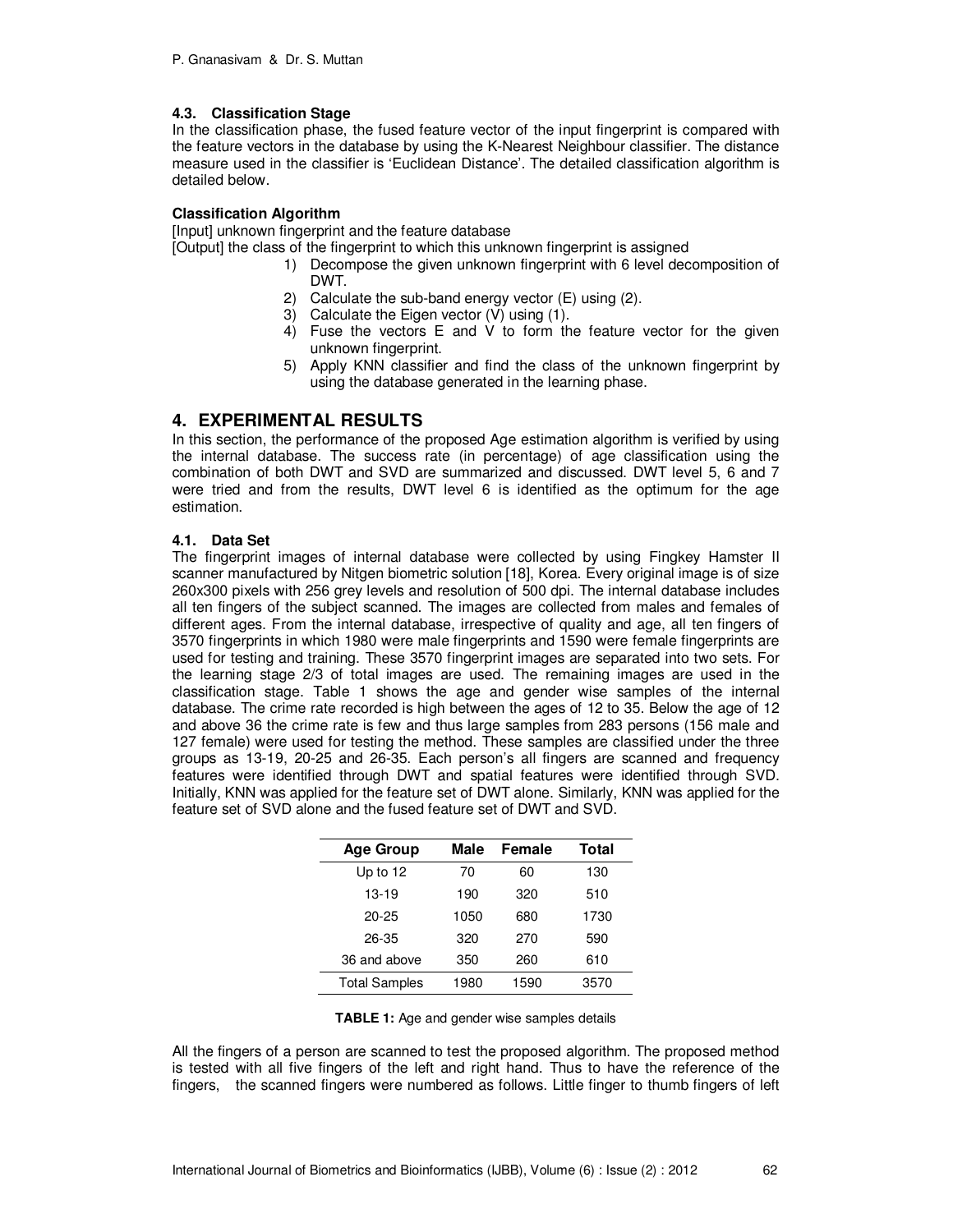hand is numbered as 1 to 5. Thumb to little fingers of right hand is numbered as 6 to10 as shown in figure 5.



**FIGURE 5:** Finger numbering

#### **4.1 Age Estimation**

In table 2 the success rates (in percentage) of age estimation for the male fingerprints are tabulated. For the fingerprints of the male persons whose age lies below 12 years, the success rate is achieved with 96.67%. In this category, other than the left hand thumb, the age is estimated exactly for all fingers. The success rate in the age group of 20-25 is reasonably good (86.26%) and thus useful for crime investigation, as this group crime rate is higher than other groups. In addition, if there is availability of right thumb and right index finger, the success is nearly 90%. Similarly the success rate for the remaining group is achieved as 71.75%, 76.39% and 53.14% for the age groups of 13-19, 26-35 and 36 and above respectively. Maximum success rate is achieved in the age group of 'up to 12' for all fingers except the left thumb. Low success rate is recognized for the age group of '36 and above'.

|                | Age groups |       |       |       |                 |
|----------------|------------|-------|-------|-------|-----------------|
| <b>Fingers</b> | up to 12   | 13-19 | 20-25 | 26-35 | 36 and<br>above |
| 1              | 100.00     | 72.22 | 80.81 | 75.00 | 51.43           |
| 2              | 100.00     | 84.21 | 83.84 | 72.22 | 51.43           |
| 3              | 100.00     | 72.22 | 86.87 | 69.44 | 54.29           |
| 4              | 100.00     | 66.67 | 83.84 | 83.33 | 51.43           |
| 5              | 66.67      | 66.67 | 88.89 | 72.22 | 51.43           |
| 6              | 100.00     | 77.78 | 89.90 | 80.56 | 54.29           |
| 7              | 100.00     | 72.22 | 83.84 | 80.56 | 51.43           |
| 8              | 100.00     | 66.67 | 87.88 | 69.44 | 57.14           |
| 9              | 100.00     | 72.22 | 89.90 | 80.56 | 54.29           |
| 10             | 100.00     | 66.67 | 86.87 | 80.56 | 54.29           |
| Average        | 96.67      | 71.75 | 86.26 | 76.39 | 53.14           |

**TABLE 2:** Success rate (in percentage) of age estimation for the male fingerprints

Similar to the male age estimation, the success rates (in percentage) of age estimation for the female fingerprints are calculated. For the fingerprints of the female persons whose age lies below 12 years, the success rate is achieved with 66.67%. The success rate in the age group of 20-25 is reasonably good (76.77%) and thus useful for crime investigation, as this group crime rate is higher than other groups. In addition, if there is availability of right and left small fingers of female, the success is nearly 81%. Similarly the success rate for the remaining group is achieves as 63.64%, 72.41% and 16.79% for the age groups of 13-19 26-35 and above 36 respectively. Maximum success rate is recognized for the right little finger of the age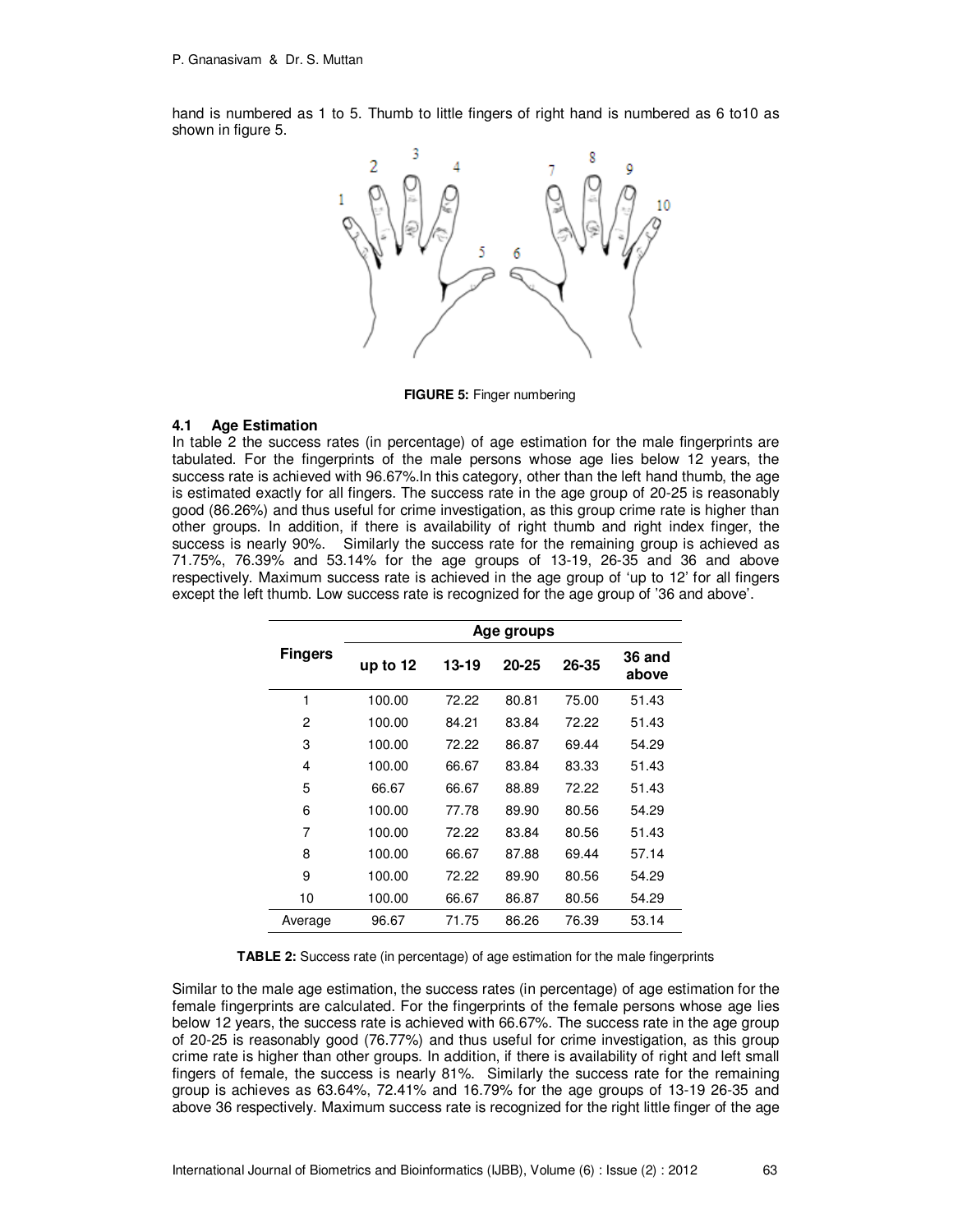|                | Age groups  |       |       |       |                 |  |
|----------------|-------------|-------|-------|-------|-----------------|--|
| <b>Fingers</b> | up to<br>12 | 13-19 | 20-25 | 26-35 | 36 and<br>above |  |
| 1              | 66.67       | 63.64 | 80.00 | 68.97 | 17.86           |  |
| 2              | 66.67       | 63.64 | 76.92 | 75.86 | 14.29           |  |
| 3              | 66.67       | 63.64 | 78.46 | 68.97 | 17.86           |  |
| 4              | 66.67       | 63.64 | 72.31 | 72.41 | 14.29           |  |
| 5              | 66.67       | 63.64 | 78.46 | 75.86 | 17.86           |  |
| 6              | 66.67       | 63.64 | 73.85 | 72.41 | 14.29           |  |
| 7              | 66.67       | 63.64 | 72.31 | 72.41 | 21.43           |  |
| 8              | 66.67       | 63.64 | 76.92 | 68.97 | 21.43           |  |
| 9              | 66.67       | 63.64 | 76.92 | 72.41 | 10.71           |  |
| 10             | 66.67       | 63.64 | 81.54 | 75.86 | 17.86           |  |
| Average        | 66.67       | 63.64 | 76.77 | 72.41 | 16.79           |  |

group '20-25' and the lowest success rate are notices in the right ringer finger of the age group '36 and above. Finger-wise age estimation success rate is tabulated in table 3.

**TABLE 3:** Success rate (in percentage) of age estimation for the female fingerprints

Age group-wise average success rate for male and female is shown in the line diagram of figure 6. Maximum success rate of 96.67% is achieved for the age group of 'up to 12' years of male fingers and 76.77% is achieved for '20-25' age group for female fingers. For the age group of '36 and above', the success rate is low and 53.14% and 16.79% for male and female fingers respectively.



**FIGURE 6:** Age group-wise Average success rate

By average for any given fingers, 76.84% success rate is achieved for the male and 59.26% is achieved for the female fingers in all the five groups. Also, age estimation for the right and left hand are calculated. As discussed, left hand small finger to thumb fingers are named 1 to 5 and the right hand thumb finger to small finger are named 6 to 10. Average age estimation, for the left hand fingers among all the fingers are calculated as 75.41% for male and 59.28%. Similarly, 78.28% and 59.23% are the success rates for right hand fingers of male and female respectively among all groups. Finger-wise success rate for the male and female fingers are shown in figure 7(a) and 7(b) respectively.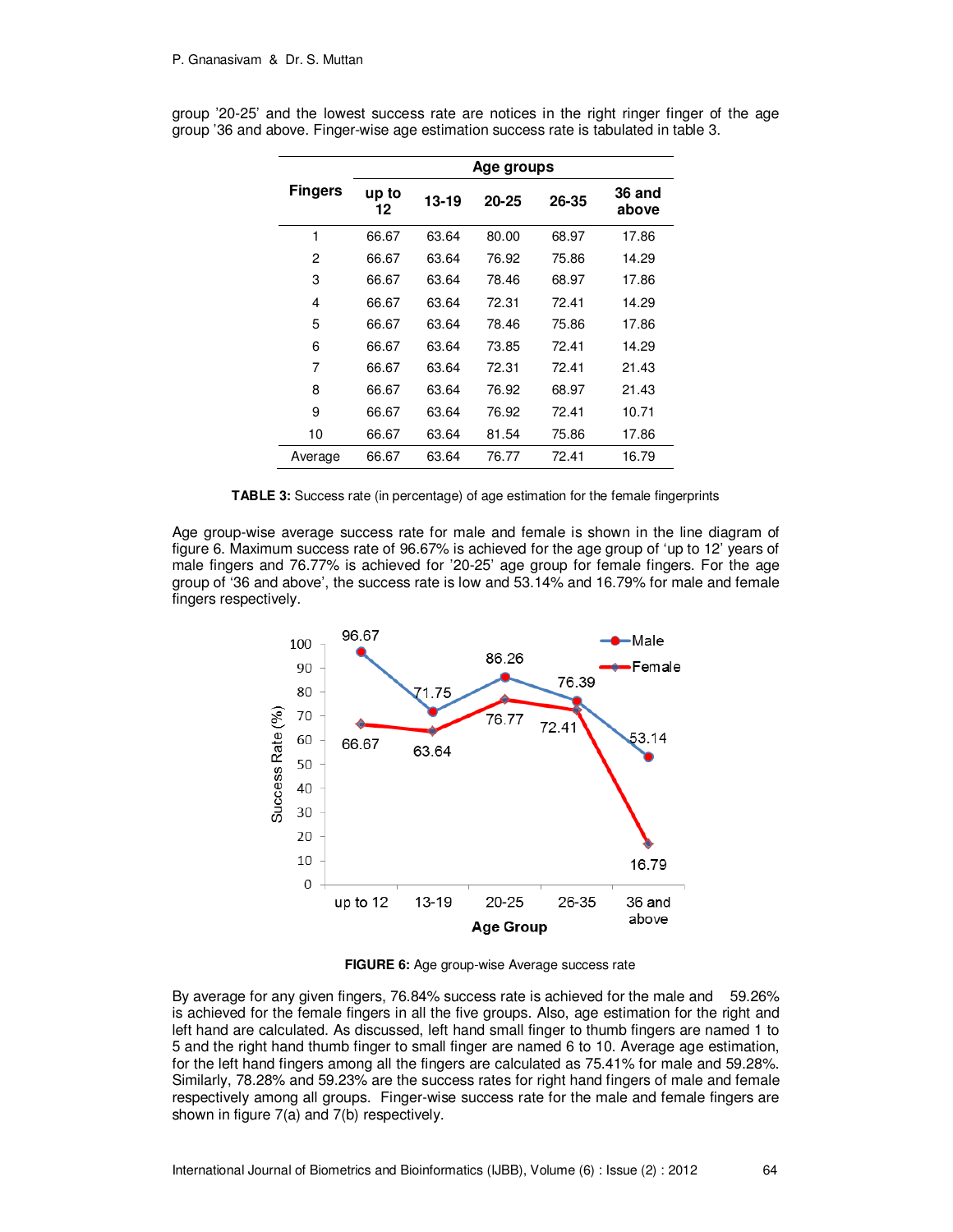





**FIGURE 7:** Finger-wise success rate (a) Male (b) Female

# **5. CONCLUSIONS**

In this work, we have proposed a new method of age estimation from fingerprint images based on level 6 DWT and SVD. The level 6 DWT is selected as optimum level by analysing the results obtained for other levels. DWT and SVD also applied to classify the fingerprints in to the five age groups. According to the crime reports of Canada and Indian police record, ages has been grouped as up to 12, 13-19, 20-25, 26-35 and above 35. Exact estimation of age group is achieved for the age group below 12 years. For the age group of 36 and above the success rate is not reasonably good.

Higher crime rate has been recorded in Canada and Indian police records in the ages, ranges 20 to 35 of both male and female. The proposed method gives age estimation rate of 81.33% and 74.59 for male and female respectively. If the right thumb and right ring fingers of male is given, the success rate is attained as 85.23% and 78.7% for female little fingers. The overall success rate is 76.84% for male and 59.26% for female. While testing the right hand male fingers alone, 78.28% of accurate estimation is attained. Similarly for the male, irrespective of right or left hand the success rate is 59.3%. More accuracy rate of age estimation can be achieved if more number of samples in each category is trained.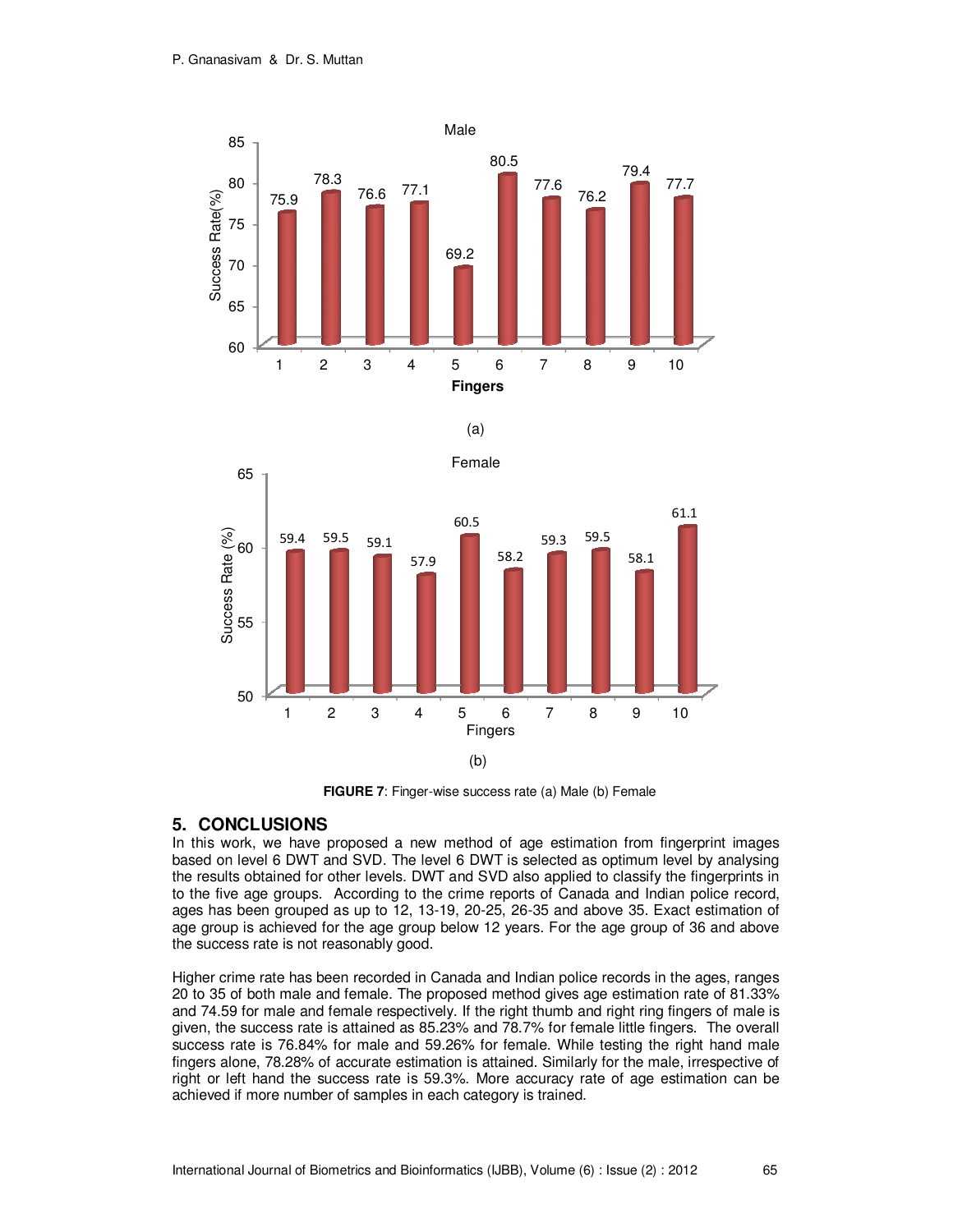For better results of age estimation, authors are working in collecting huge samples in the each category is initiated. In addition, the research work has been extended using the spatial parameters of fingerprint. Moreover, it is aimed to use various other classifiers for the better results. In the proposed work five age groups has been made for the age estimation. In the future work, more groups will be made to find the age of the suspect or the person.

#### **6. REFERENCES**

- [1] D. Maltoni, D. Maio, A. K. Jain, and S. Prabhakar, "Handbook of Fingerprint Recognition", first ed., Springer, New York, 2003.
- [2] J. John, Mulvihill, and David W. Smith, "The genesis of dermatoglyphics,"the journal of Pediatrics, vol. 75, no. 4, pp. 579-589, 1969.
- [3] W. Babler, "Embryologic development of epidermal ridges and their configurations," In: Plato CC, Garruto RM, Schaumann BA, editors. Dermatoglyphics: Science in Transition.
- [4] Miroslav Kralik, Vladimir Novotny, "Epidermal Ridge Breadth: An Indicator of Age and Sex in Paleodermatoglyphics", Variability and Evolution, Vol. 11, pp. 5-30, 2003.
- [5] Harold Cummins, Walter J. Walts, and James T McQuitty, "The breadths of epidermal Ridges on the finger tips and palms - A study of variation." American Journal of Anatomy, vol. 68, no.1, pp. 127-150, 1941.
- [6] Shannon Brennan and Mia Dauvergne, Police-reported crime statistics in Canada, 2010, http://www.statcan.gc.ca/pub/85-002-x/2011001/article/11523-eng.htm
- [7] Crime in India 2010-Statistics, National Crime Records Bureau, Ministry of Home Affairs, Government of India, http://ncrb.nic.in.
- [8] John D. Woodward, Jr., "Is Biometrics an age verification technology", Testimony, RAND's publications, June 2000.
- [9] Shimon K. Modi, Prof. Stephen J. Elliott, Jeff Whetsone and Prof. Hakil Kim," Impact of Age Groups on Fingerprint Recognition Performance" In IEEE Workshop on Automatic Identification Advanced Technologies, 2007pp. 19-23.
- [10] S. K. Modi, and S. J. Elliott, "Impact of image quality on performance: Comparison of young and elderly fingerprints," in International Conference on Recent Advances in Soft Computing (RASC), 2006 pp.10-12.
- [11] S. J. Elliott, and N. C. Sickler, "An evaluation of fingerprint image quality across an elderly population vis-a-vis an 18-25-year-old population," In International Conference security Technology, 2005 pp. 68-73.
- [12] Tobias Bocklet, Andreas Maier, Elmar Noth, "Age Determination of Children in Preschool and Primary School Age with GMM-based Super vectors and Support Vector Machines/ Regression", international conference on Text, Speech and Dialogue, 2008, pp. 1-9,.
- [13] Mohammad EL Deeb and Motaz El-Saban, "Human age estimation using enhanced bio- Inspired features (EBIF)", In International Conference on Image Processing (ICIP), 2010, pp. 1589-1592.
- [14] Khoa Luu, Karl Ricanek, Tien D Bui, and Ching Y Suen, "Age estimation using Active Appearance Models and Support Vector Machine regression", in International \ Conference on Biometrics Theory Applications and Systems, 2009, pp. 1-5.
- [15] Andreas Lanitis, Chrisina Draganova, and Chris Christodoulou, "Comparing Different Classifiers for Automatic Age Estimation", IEEE Transactions on Systems, Man, and Cybernetics-Part B: Cybernetics, Vol. 34, no.1, pp. 621-628, 2004.